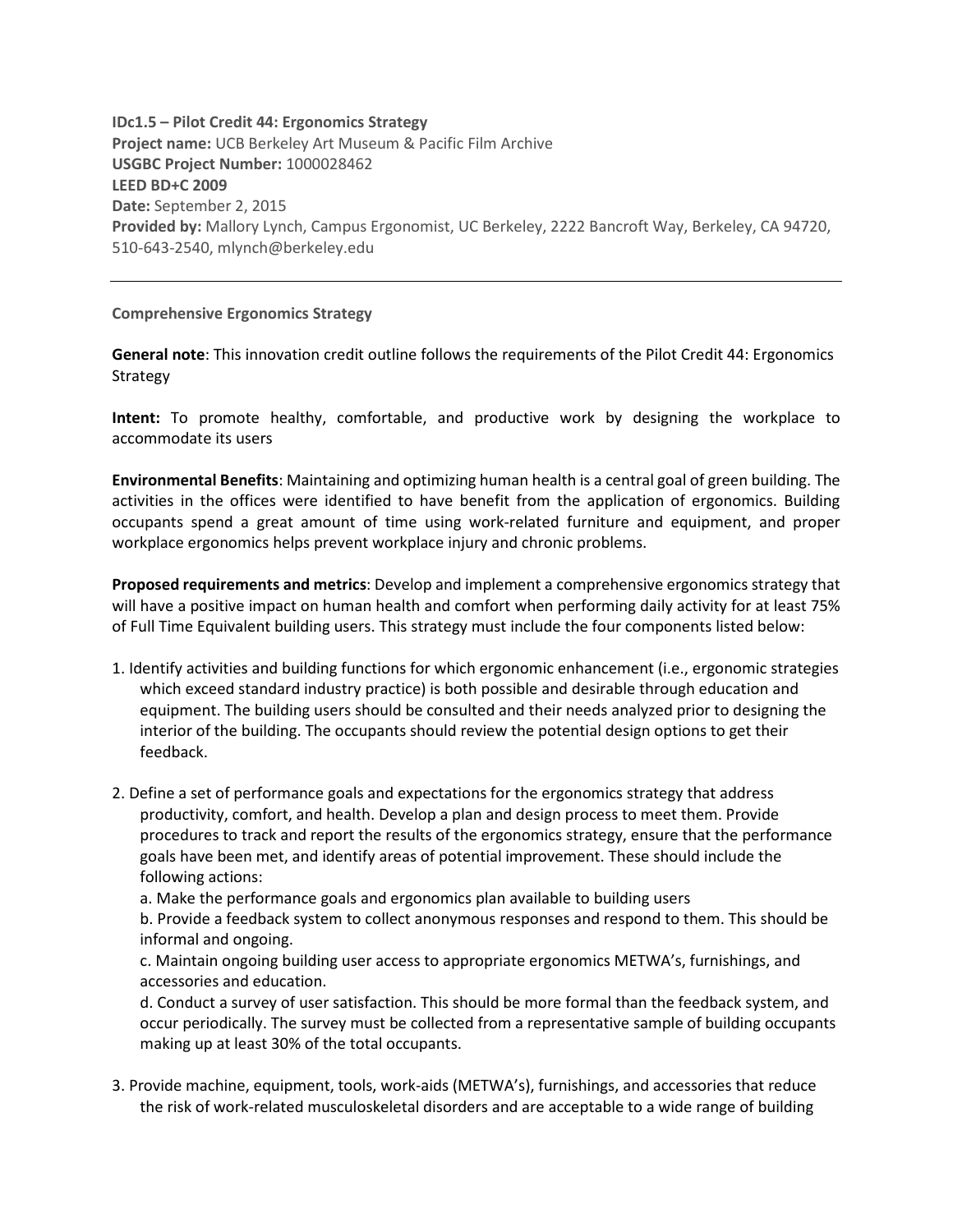users. In a setting where building users spend 50% or more of their time at computer workstations, the following four areas must be addressed: display, computer peripherals (keyboard/mouse), work surface, and chair.

4. Provide at least two opportunities for building users to understand and take advantage of ergonomic features in their environment. At least one of these opportunities must be interactive with the campus ergonomist, and at least one must include an explanation of the provided METWA's and furnishings, preferably by the manufacturer. Post-education evaluations must be conducted.

## **How requirements are met**:

1. Preventive workstation evaluations for all faculty and staff who use a computer four hours a day or more are (1) required by the campus Health and Safety Guidelines for Computer Users, and (2) the responsibility of each department. The BAM/PFA building has a Department Safety Coordinator and at least one staff or faculty member who serves as a Department Computer Workstation Evaluator (DCWE) after being trained by the campus-wide ergonomics program. In addition, the ergonomics staff have consulted with the architects for the BAM/PFA project to identify the activities in the building where ergonomic enhancement would be possible and desirable. These activities are primarily computer use in offices and at customer service counters.

2. A plan has been developed to meet the ergonomics goals, track results, and identify areas of potential improvement, including:

a. Plan and goals: The new building will be furnished with computer furniture and equipment that meet or exceed the ANSI/HFES 100-2007 standard. The building's goals and plans are part of our campus-wide ergonomics program and are widely available through the program's website[: http://www.uhs.berkeley.edu/facstaff/ergonomics/ergoatwork.shtml](http://www.uhs.berkeley.edu/facstaff/ergonomics/ergoatwork.shtml)

b. Ongoing feedback: workstation evaluations are performed by the Department Computer Workstation Evaluators (DCWE) for all building occupants using a computer 50% time or more. DCWE(s) will perform evaluations upon building occupancy, and as needed thereafter for new users, survey respondents scoring 11 or less, and by request on an ongoing basis.

c. Ongoing access to equipment and education is also available through our campus-wide program, please see #4 below.

d. User satisfaction: the department will conduct a computer user ergonomics survey (see attached) of relevant users with the following goals and follow-up:

i. Target at least a 30% response rate of relevant building users.

ii. Target 80% of the survey respondents to score 12 or higher on the satisfaction survey (out of 15 yes/no questions).

iii. For non-satisfactory results, the DCWE(s) will review the workstations and make recommendations.

iv. The department will make any necessary changes.

3. UC has negotiated Strategic Sourcing Agreements that enable departments to purchase computer furniture and equipment that meet or exceed the ANSI/HFES 100-2007 standard. We maintain a preapproved product list available at

<http://www.uhs.berkeley.edu/facstaff/ergonomics/matchingfunds/productlist.shtml> , and also use the attached checklists for Interior Designers, DCWEs, systems furniture, task chairs to ensure the furniture and equipment outside the pre-approved list meets the ANSI/HFES 100-2007 standard for computer users. These products offer a wide range of adjustability and reduce the risk of work-related musculoskeletal disorders through adjustability and ample work surface to support the computer